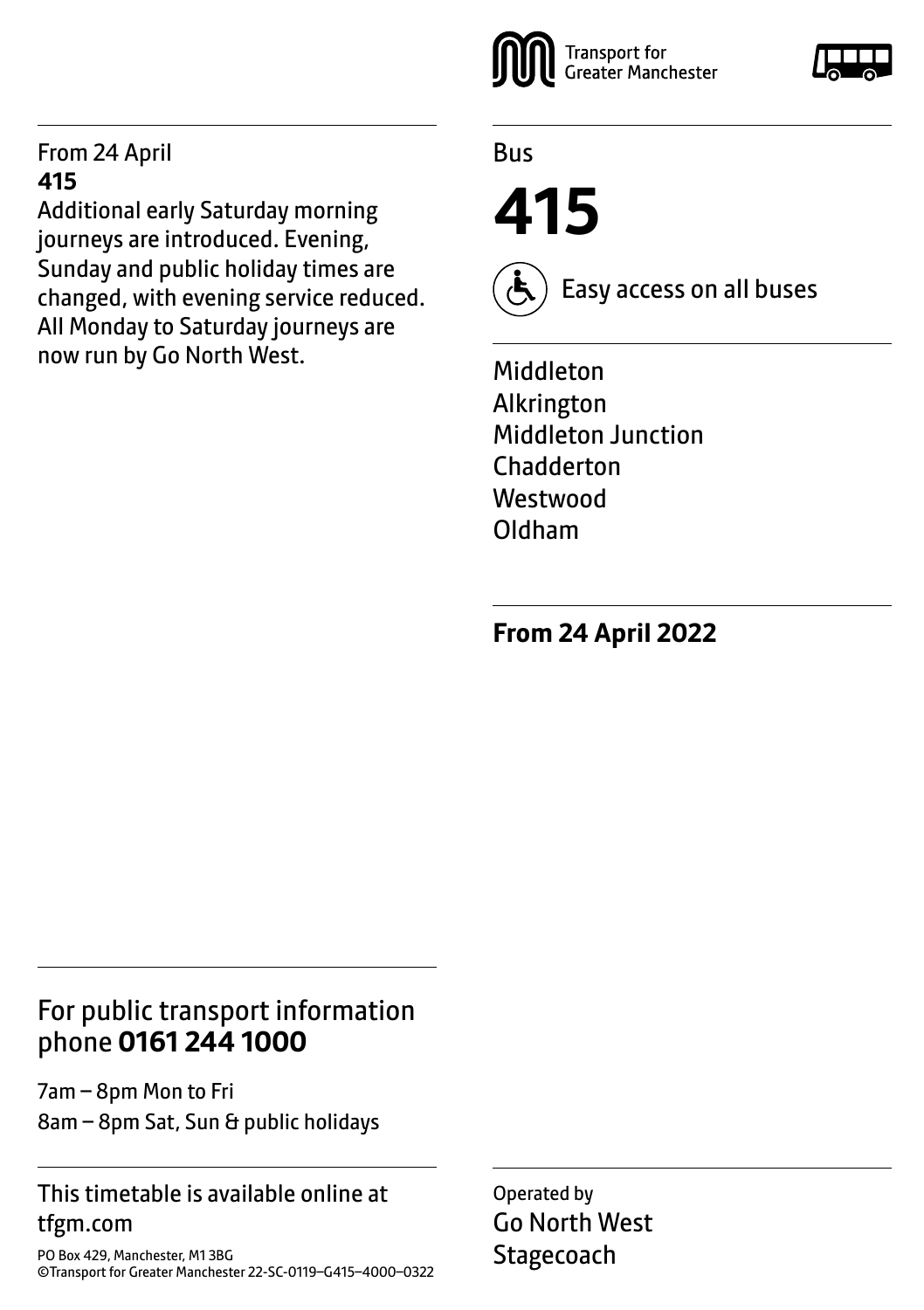## Additional information

## Alternative format

To ask for leaflets to be sent to you, or to request large print, Braille or recorded information phone 0161 244 1000 or visit tfgm.com

#### Easy access on buses

 Journeys run with low floor buses have no steps at the entrance, making getting on and off easier. Where shown, low floor buses have a ramp for access and a dedicated space for wheelchairs and pushchairs inside the bus. The bus operator will always try to provide easy access services where these services are scheduled to run.

## Using this timetable

Timetables show the direction of travel, bus numbers and the days of the week. Main stops on the route are listed on the left. Where no time is shown against a particular stop, the bus does not stop there on that journey. Check any letters which are shown in the timetable against the key at the bottom of the page.

## Where to find information about service changes

tfgm.com Bus station posters Leaflets from outlets.

## Tickets and information

Bus companies offer a range of tickets for use on their own buses. For travel on any service in the County, use System One tickets, including DaySaver. Travelshops provide tickets, information and journey planning advice on buses, trains and trams for work and pleasure.

## Using the 24 hour clock

Times are shown in four figures. The first two are the hour and the last two are the minutes.

0753 is 53 minutes past 7am 1953 is 53 minutes past 7pm



## Operator details

#### **Go North West**

Queens Road Depot Boyle Street Manchester M8 8UE Telephone 0330 1234 121 email ask@gonorthwest.co.uk

#### **Stagecoach**

Head Office Hyde Road Ardwick Manchester M12 6JS Telephone 0161 273 3377

## **Travelshops**

**Middleton Bus Station**

Mon to Sat 8.30am to 1.15pm and 2pm to 4pm Sunday\* Closed

#### **Oldham Bus Station**

Mon to Fri 7am to 5.30pm Saturday 8am to 5.30pm Sunday\* Closed \*Including public holidays

Printed on coated recycled paper made using 50% recycled fibre from post consumer sources and 50% virgin fibre from sustainable forests.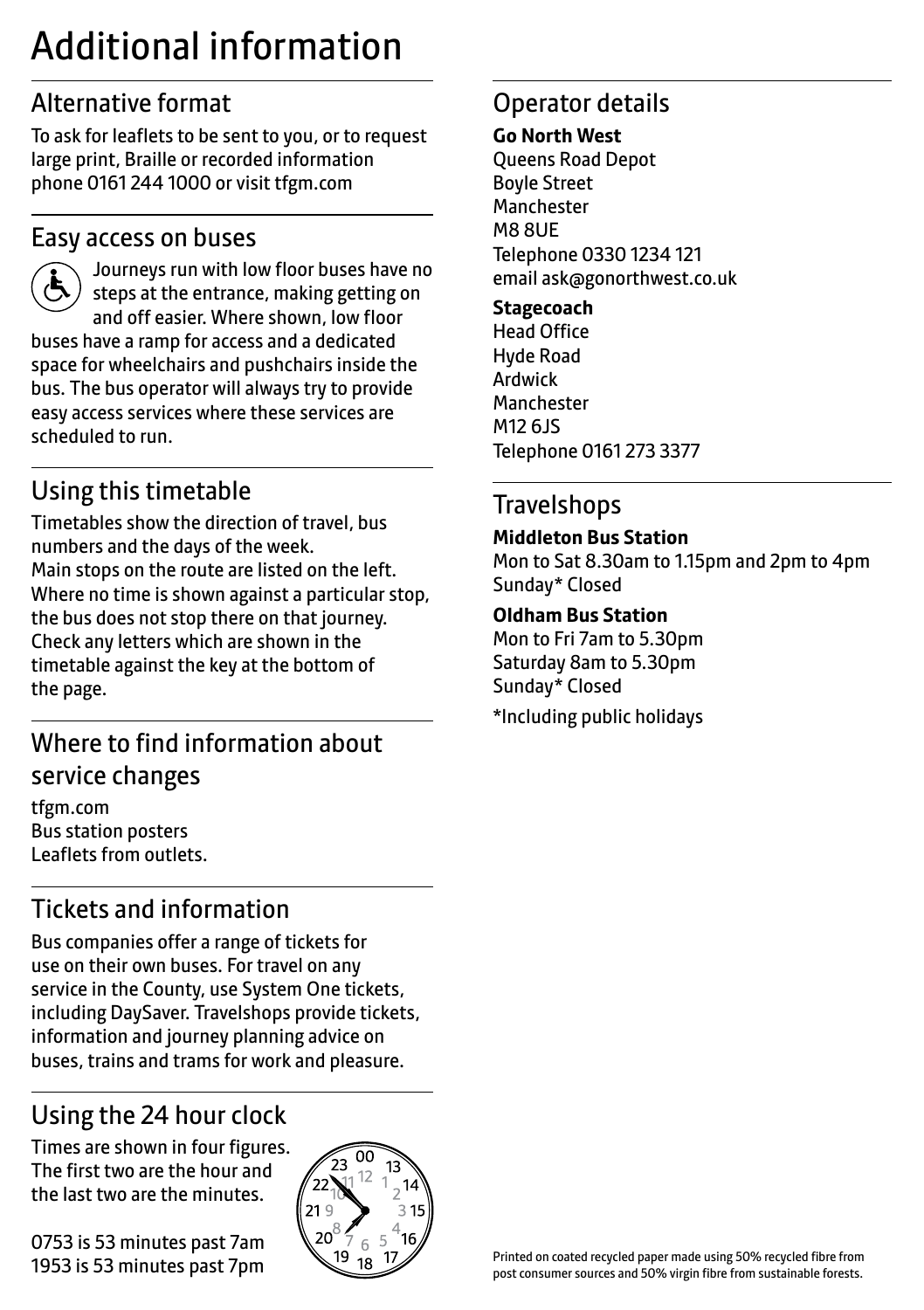# **415**



Contains Ordnance Survey data ©Crown copyright and database right 2010 ©0100022610 Transport for Greater Manchester 2022 Transport for Greater Manchester uses reasonable endeavours to check the accuracy of information published and to publish changes to information in a timely manner. In no event will Transport for Greater Manchester be liable for any loss that may arise from this information being inaccurate.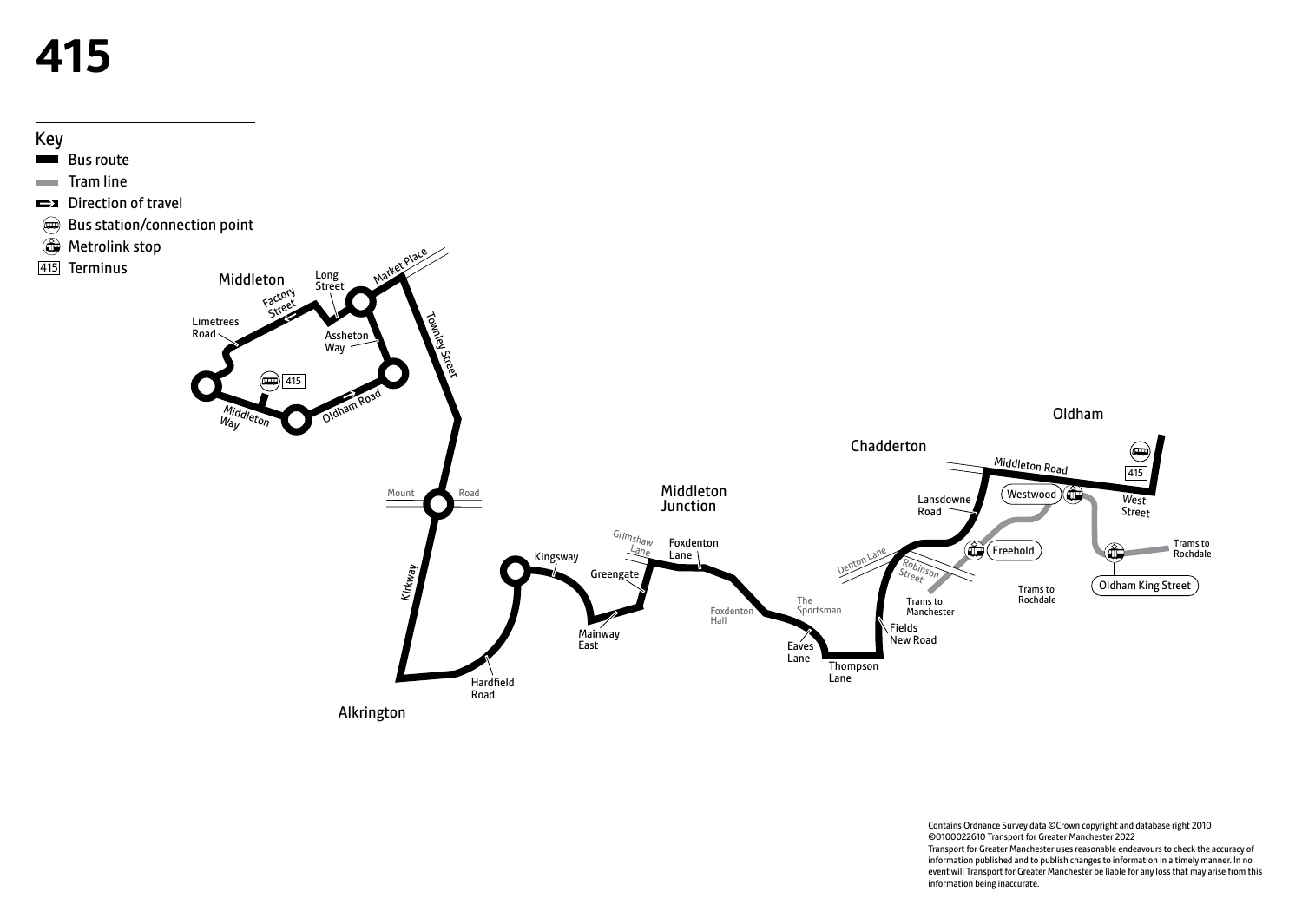## Mondays to Fridays

| Middleton, Bus Station             | 0619 and |      | 1819 1919 2119 2305            |  |
|------------------------------------|----------|------|--------------------------------|--|
| Alkrington, Mainway East           |          |      | 0634 every 1834 1933 2133 2319 |  |
| Chadderton, Sportsman              |          |      | 0640 hour 1840 1939 2139 2325  |  |
| <b>Chadderton, Robinson Street</b> |          |      | 0645 until 1845 1944 2144 2330 |  |
| Oldham, Bus Station                | 0654     | 1854 | 1953 2153 2339                 |  |

## **Saturdays**

| Middleton, Bus Station      | 0619 and   |      | 1819 1919 2119 2305            |  |
|-----------------------------|------------|------|--------------------------------|--|
| Alkrington, Mainway East    |            |      | 0634 every 1834 1933 2133 2319 |  |
| Chadderton, Sportsman       |            |      | 0640 hour 1840 1939 2139 2325  |  |
| Chadderton, Robinson Street | 0645 until |      | 1845 1944 2144 2330            |  |
| Oldham, Bus Station         | 0654       | 1854 | 1953 2153 2339                 |  |

#### Sundays and public holidays (except Christmas and New Year period)

| Middleton, Bus Station             | 0920 and                  | 1920 2120 2305 |  |
|------------------------------------|---------------------------|----------------|--|
| Alkrington, Mainway East           | 0934 every 1934 2134 2319 |                |  |
| Chadderton, Sportsman              | 0940 hour 1940 2140 2325  |                |  |
| <b>Chadderton, Robinson Street</b> | 0945 until 1945 2145 2330 |                |  |
| Oldham, Bus Station                | 0954                      | 1954 2154 2339 |  |

For details of buses during the Christmas and New Year period, please phone 0161 244 1000

Bus 415 is provided with the financial support of Transport for Greater Manchester

a – Run by Stagecoach. All other journeys are run by Go North West

W– All bus 415 journeys are run using easy access buses. See inside front cover of this leaflet for details